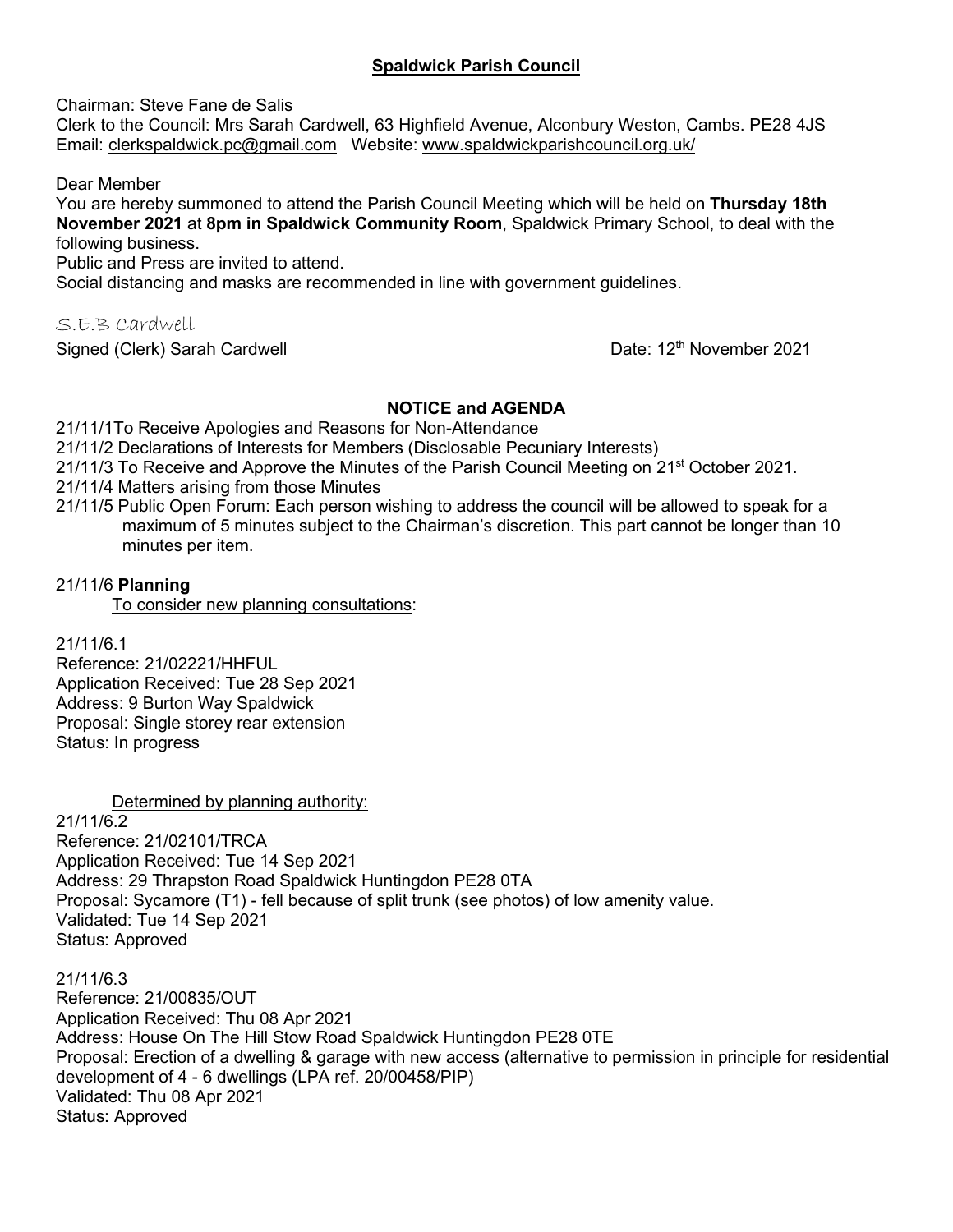21/11/6.4 Update regarding the Cambridgeshire Rural Affordable Housing Partnership / Homes for Local People survey.

# **21/11/7 Finance**

- 21/11/7.1 To note: Account balance at 09.11.21: £45,659.11.
- 21/11/7.2 Update from Clerk regarding Community Infrastructure Levy (CIL) funding and the necessary paperwork.
- 21/11/7.3 Update regarding bank accounts (access and signatories).
- 21/11/7.4 Update regarding previously approved VAT reclaim.
- 21/11/7.5 To consider quotations for an accounting package/ software.
- 21/11/7.6 To discuss items for inclusion in the budget for next year and agree a precept level for 2022/23 deadline for precept return: 17<sup>th</sup> December 2021.
- 21/11/7.7 To note: Energy prices to rise by approximately 15% (full detail circulated prior to meeting).
- 21/11/7.8 To consider costs received for replacement of swing bolts and repair.

## Expenditure for approval 18<sup>th</sup> November 2021:

- 21/11/7.9 Clerk's wages (Oct-Nov) (S.Cardwell: **£337.27**, HMRC: **£0** includes £26.80 tax recalculation from previous months)
- 21/11/7.10 Grass-cutting payment to CGM: **£200 + VAT** (awaiting invoice).
- 21/11/7.11 Total Energies invoices (Accounts 3006693866 & 3006693855)- totals TBC (awaiting invoices).
- 21/11/7.12 A.Murphy invoice for cleaning of the Community Room (Nov-Dec) total **£40.00.**
- 21/11/7.13 Donation for defibrillator training and monthly maintenance completed by David O'Brian- **£500**.
- 21/11/7.14 Reimbursement to Clerk for Land Registry costs paid: **£3.**
- 21/11/7.15 Condolence book purchase in preparation for Operation London Bridge (£25 +5.95 shipping + VAT- awaiting invoice).

### **21/11/8 Assets – Provision/Maintenance**

- 21/11/8.1 Weekly Ferriman Road Play Area's Inspection.
- 21/11/8.2 Update regarding Wicksteed annual playpark inspection.
- 21/11/8.3 Update regarding concerns raised by The War Memorials Trust.
- 21/11/8.4 Update regarding the metal cut out of a WWII soldier.

# **21/11/9 Highways, footpaths, byways, gritting bin, trees, etc.**

- 21/11/9.1 Update regarding MVAS Flashing Speed Sign.
- 21/11/9.2 Update regarding the uneven road surface due to tree roots on Thrapston Rd / Church Lane.
- 21/11/9.3 Update regarding the Local Highway Improvement 2022/23 application.
- 21/11/9.4 Suggested improvements to be sent to Highways England for near Spaldwick (30<sup>th</sup> November deadline)
- 21/11/9.5 To discuss Stow Road and Bury Close hedgecutting
- 21/11/9.6 To discuss tree Inspections for the three horse chestnut trees on the village Green
- 21/11/9.7 Footpaths update: Footpaths 12 and 13 have been reported as the fields have been cultivated, drilled and the crop has grown through completely obliterating any sign of the public footpaths.

# **21/11/10 Community Room**

- 21/11/10.1 Update regarding the Community Room
- 21/11/11 Update regarding defibrillator training.
- 21/11/12 Update regarding official domain email addresses for the Council.
- 21/11/13 To discuss The Queen's Platinum Jubilee.